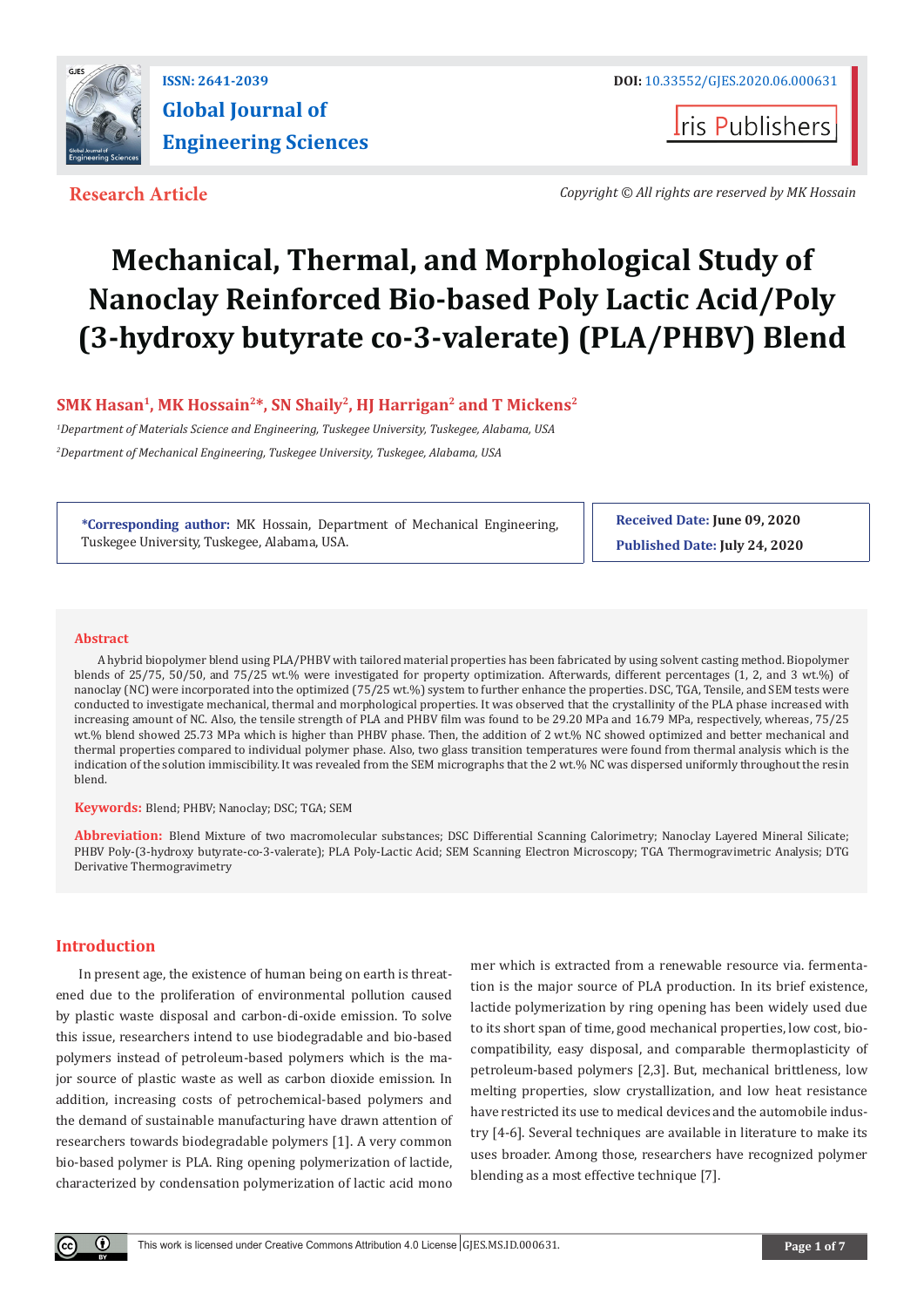Another popular biodegradable polymer, poly (3-hydroxy butyrate-co-3-hydroxyvalerate) (PHBV), a member of the Polyhydroxyalkanoates (PHAs) family, is synthesized by microorganisms. It is a copolymer of Poly hydroxy butyrate (PHB) and Poly hydroxy valerate (PHV). In order to reduce the stiffness and crystallinity of PHB, copolymerization of PHB and PHV has been introduced by researchers [8]. PHBV is currently used in water filtration, food packaging, and biomedical applications. However, the disadvantages of PHBV are low crystallization rates, poor thermal stability, and lack of durability which hinders its use in large quantities [9]. In this regard, blending PLA and PHBV is a realistic approach to tailor the structure and properties without sacrificing biodegradability [10]. Several researchers have reported successful PLA/PHBV blend fabrication by using solvent casting method [11].

In most cases, polymers are thermodynamically immiscible due to the unfavorable interaction. But, PLA and PHBV polymers are partially miscible. Property combination of the polymer is essential for the enhancement of overall properties of the blend. However, both poor interfacial adhesion and macro – phase separation will restrict this combination [1]. To resolve this issue, researchers have introduced the concept of compatibilization by inorganic nanoparticle. But, the attempts to improve the interfacial bonding between the polymers by solid natural particles are very few [12-15].

There are many types of natural silicates, or fillers found such as mica, closite, montmorillonite, hectorite, and saponite [16-18]. By adding a small amount of NC into the composite, the mechanical, thermal, flame resistance, and moisture barrier properties can be improved. NC is a very popular filler for a composite material as it is environmentally friendly, inexpensive, and economical due to their natural sources [19]. By adding NC into the composite, the strain to failure decreases and the modulus of the composite increases. The degree of morphology and dispersion of the NC are vital, as the reinforcement of the fiber-matrix depends on it. To achieve the highest benefit NC should be exfoliated into the matrix. However, most of the time there is a combination of intercalated and exfoliated morphologies of NC into the polymer. Currently, processing techniques being used to disperse NC into polymer matrix include exfoliation-adsorption, in-situ polymerization, solution intercalation, and template synthesis. Due to the improper dispersion some nanoclay agglomerates into the composites. In order to remove larger clay which agglomerates in nanoclay suspension, a stabilization process was used in this study. In this research a hybrid biopolymer blend using PLA and PHBV was prepared. Different percentages (1, 2, and 3 wt%) of nanoclay was added to the system using the solution intercalation technique to enhance mechanical and thermal properties of the polymer blend.

## **Materials and Processing**

# **Materials**

In this research, a commercial grade (PLA 2002D) polylactic acid (PLA) was purchased from Natureworks, LLC (USA). The PLA

has density of 1.24 g/cm<sup>3</sup>, 4% D-isomer content, and 33% crystallinity rate. Also, another biodegradable polymer poly (3-hydroxybutyrate-co-valerate) (PHBV), extracted from microorganism was supplied by Goodfellow Corporation, Coraopolis, PA, USA. It contains 12 mol% valerite and has 150 ºC melting temperature, density of 1.25g/cm<sup>3</sup>, and 59% crystallinity rate. The commercial grade chloroform supplied by Sigma-Aldrich, USA was used. The nanoclay (Cloisite Na+ ), was obtained from Southern Clay Production, Inc., Texas, USA.

# **Processing of polymer blends**

**Net polymer blend:** First, 180 ml of chloroform was poured into a plastic beaker. Then, different percentages (25/75, 50/50, 75/25) of PLA/PHBV blends were prepared. The ratio of PHBV and chloroform was maintained as 1:18 for all solutions. The weight of PLA was then taken according to the amount of PHBV as all the solvent is not suitable for dissolving PHBV polymer. The solution was stirred magnetically for 24 hours. Afterwards, the solution was vacuum mixed for 15 minutes using 100 kPa pressure at a speed rate of 1500 r/min to remove the entrapped air bubbles. Finally, the solution was spread on a glass plate to cure for 24 hours and to remove the chloroform.

**PLA/PHBV/NC blend:** 180 ml chloroform was poured into the plastic beaker. The NC was then poured into the solvent and ultrasonicated for 30 minutes at an amplitude of 45% with 10/10 on/off pulse rate. Then, 10 gm PHBV and 30 gm PLA was added into the solution and other steps were like neat polymer blend preparation.

## **Experimental Procedure**

#### **Differential scanning calorimetry (DSC)**

Crystallization characteristic, melting temperature, melting enthalpy as well as degree of crystallinity were analyzed by TA instruments Q1000. Measurements were carried out in nitrogen atmosphere. Ten to twelve mg samples were heated from 30 °C to 200 °C with a heating rate of 10 °C/min. Then, the samples were held at 200 °C for 5 minutes to remove the prior thermal history. In addition, the samples were cooled to room temperature at the same rate and then again heated to temperature of 200 °C. The degree of crystallinity was calculated using Eq. (1):

$$
X_c = \frac{\Delta H_m}{\Delta H_m^o f_p} \times 100\% \quad (1)
$$

Where,  $\Delta$ Hm (Jg<sup>-1</sup>) indicates the melting enthalpy of polymer matrix, fp represents the polymer weight fraction in the sample, and  $\Delta H_m^o$  (146 Jg<sup>-1</sup>) stands for the melting enthalpy of pure crystalline PHBV matrix.

## **Thermogravimetric analysis (TGA)**

Thermal response of all the samples were recorded by TA Q500 analyzer. To analyze the thermal decomposition behavior, maxi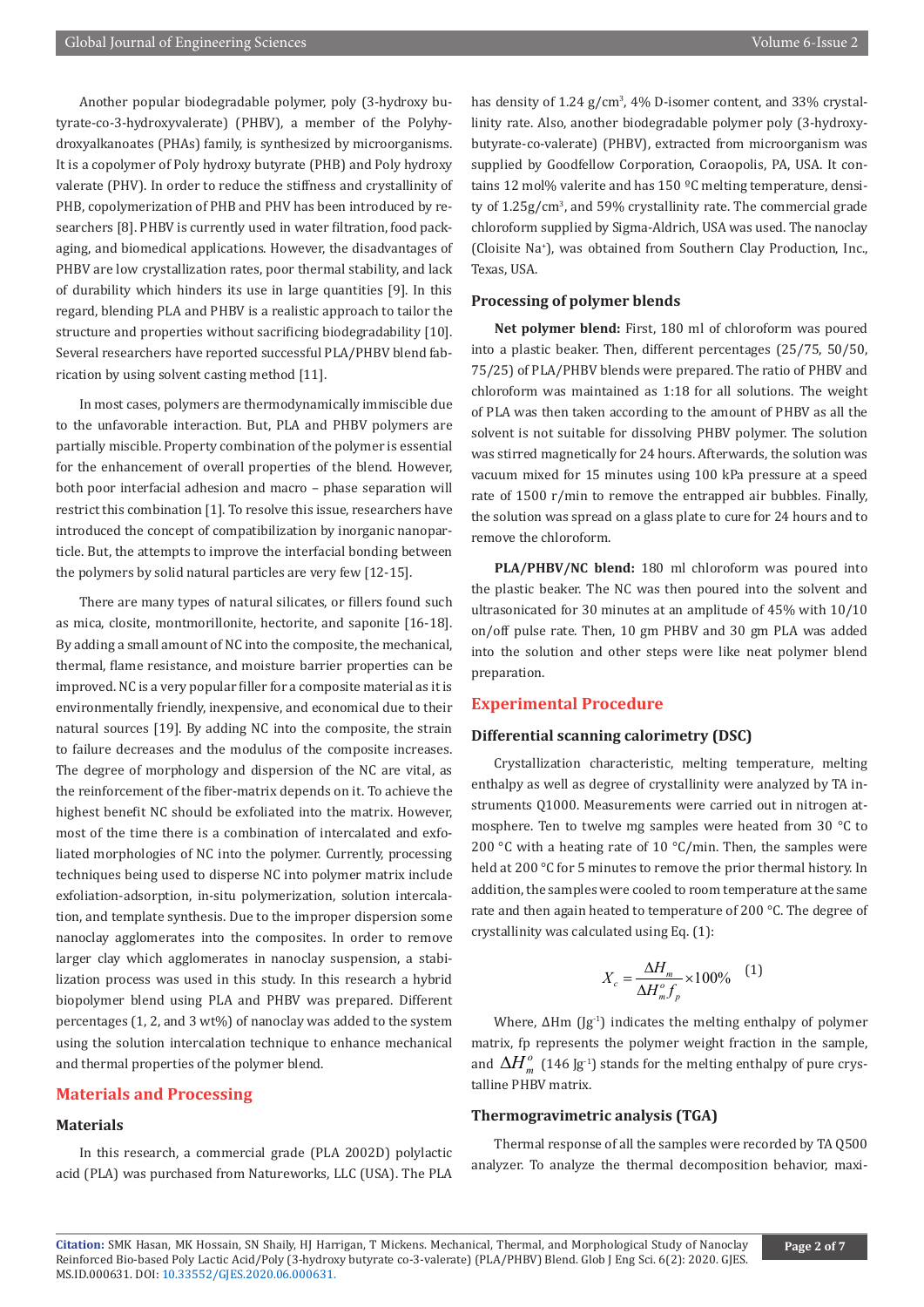mum degradation temperature, and residual weight percentages of PLA/PHBV as well as PLA/PHBV/NC, ten to twelve mg samples were used. The samples were placed into a platinum pan under nitrogen atmosphere to heat up to 600 ºC from room temperature at a heating rate of 10 ºC/min.

#### **Tensile test**

Tensile properties of all PLA/PHBV blends (25/75, 50/50 and 75/25 wt%) without NC and 75/25 wt% PLA/PHBV with different amounts of NC (1, 2, and 3 wt%) were carried out using a Zwick-Roell Z 2.5 testing unit according to the ASTM D882-02 standard. 1.2 mm/min crosshead speed and 40 mm gauge length were maintained. 100x10x3 (mm x mm x mm) samples were tabbed between two aluminum grips.

#### **Morphological characterization**

Morphology of prepared specimens was studied by Olympus DP72 optical microscope with magnification from 7X to 115X.

Scanning Electron Microscopy (SEM) was also performed using a Hitachi S-3400N scanning electron microscope to observe proper dispersion of nanoclay inside the polymer blends. A 20 KV accelerating voltage was applied to achieve the desired magnification.

# **Result and Discussion**

#### **Differential scanning calorimetry (DSC)**

Figure 1(a) represents the DSC graph of different combinations of the PLA/PHBV blend with and without nanoclay. Figure 1(b,c) shows the heating and cooling scan separately. By the first heating scan from the molding, a thermal process was removed. After that, the second heating scan was performed by using same thermal process. From the heating scan, two melting temperatures  $(T_{m1})$  and  $T_{m2}$ ), melting enthalpy, and from the cooling scan crystallization  $t$ emperature  $(T_c)$  was determined. Melting temperatures, crystallization temperature, melting enthalpy, degree of crystallinity was recorded in Table 1. From Figure 1 (a,b), it is obvious that PLA has not exhibited any melting peak whereas, PHBV exhibited two melting peaks. The double peaks of PHBV may be due to the remelting and reorganization of imperfect crystal structure at higher temperature to crystalize with higher structural perfection [20]. PLA/ PHBV blend with different weight ratios showed mixed behavior.



|  | Table 1: Differential Scanning Calorimetry data of different PLA/PHBV blend with/ without nanoclay. |  |  |  |  |  |  |  |  |
|--|-----------------------------------------------------------------------------------------------------|--|--|--|--|--|--|--|--|
|--|-----------------------------------------------------------------------------------------------------|--|--|--|--|--|--|--|--|

| <b>Samples</b>              | $\Delta$ Hm (J/g) | $Tc$ ( $^{\circ}$ C) | $Tm$ ( $^{\circ}C$ ) | $Xc(%)$ PHBV |
|-----------------------------|-------------------|----------------------|----------------------|--------------|
| 100% PLA                    | $21.42 \pm 0.78$  |                      |                      |              |
| 100% PHBV                   | $24.34 \pm 1.18$  | 114.05±0.335         | 159.74±0.89          | 16.7         |
| 25% PLA-75%PHBV             | $36.45 \pm 1.58$  | 111.87±0.122         | $160.11 \pm 0.231$   | 33.3         |
| 50% PLA-50% PHBV            | 31.28±0.614       | $109.71 \pm 0.95$    | 159.22±0.375         | 42.9         |
| 75% PLA-25% PHBV            | 26.94±0.975       | $109.05 \pm 0.578$   | $154.49 \pm 0.978$   | 73.8         |
| 75% PLA-25% PHBV+1%Nanoclay | 26.98±0.012       | 109.23±0.0432        | 155.34±0.056         | 73.9         |
| 75% PLA-25% PHBV+2%Nanoclay | 27.10±0.187       | $110.51 \pm 0.995$   | 157.24±0.159         | 74.3         |
| 75% PLA-25% PHBV+3%Nanoclay | 23.89±0.079       | $110.02 \pm 0.0672$  | 151.91±0.875         | 65.5         |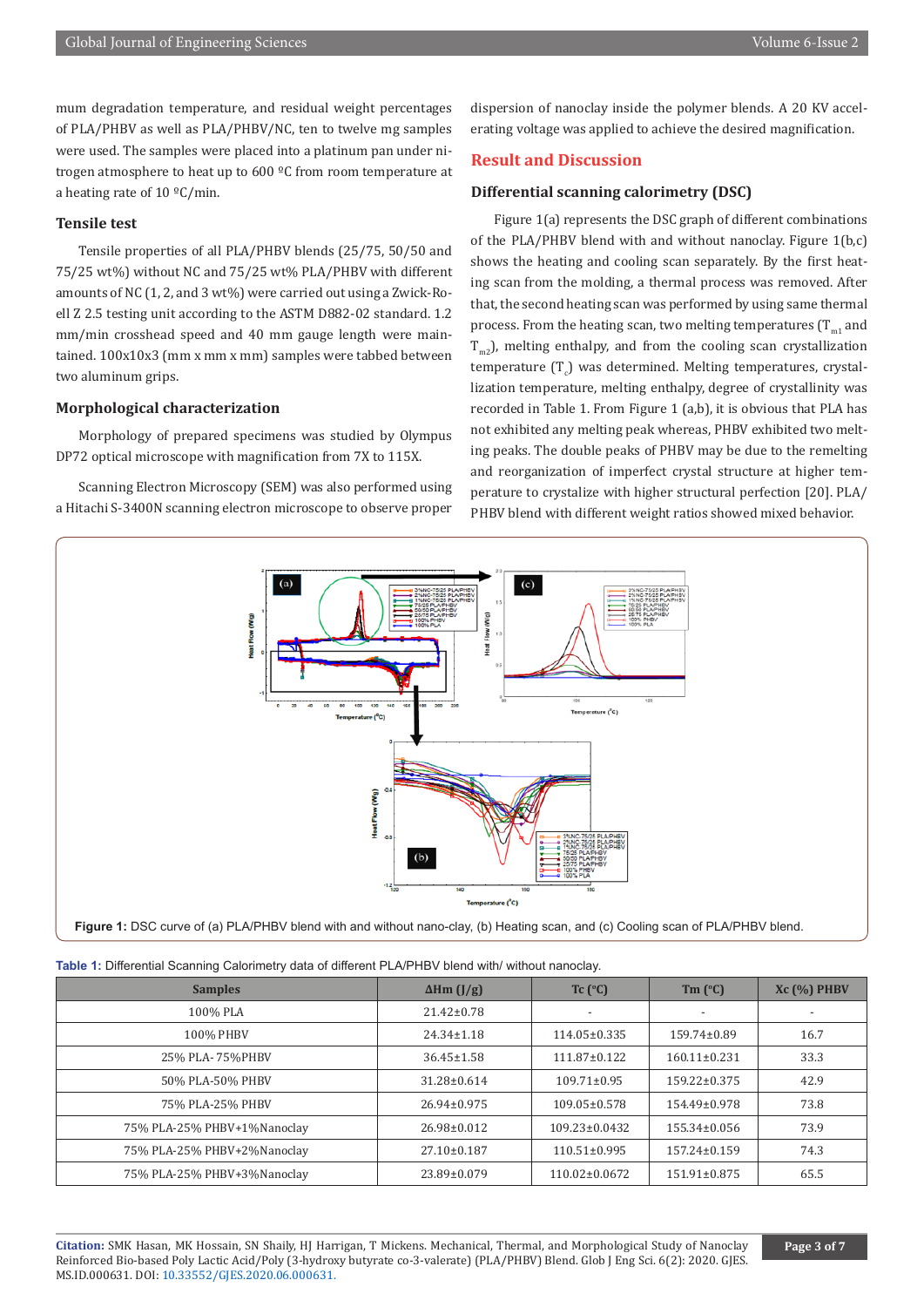Several research groups reported that PLA, PHBV, and their copolymer show multiple melting peaks under isothermal crystallization during step scan DSC. Multiple melting peaks may be due to the remelting, recrystallization, isodimorphism or polymorphism (presence of multiple crystal form), different lamellar characteristics, and different molecular weight species [10]. The DSC curves of PLA/PHBV blend with and without nanoclay showed a large melting peak followed by a shoulder-like peak for residual crystals of PHBV. For a polymer blend, it is well established that the polymer with the higher melting temperature forms crystal before the polymer with lower melting temperature. But, the polymers with similar melting temperatures undergo co-crystallization to form another phase which acts as a heterogenous nucleation agent to produce prefect crystal structures during the melting process. In this research, both polymers have melting points around 160 °C.

Table 1 shows the degree of crystallinity of PLA, PHBV, PLA/ PHBV blend with and without nanoclay. Degree of crystallinity (DOC) of all polymers and blend was calculated by Eq. (1). The ΔHo value for PLA is 93.7 (J/g) which indicates that PLA cannot recrystallize (Figure  $1(c)$ ) at this heating rate due to slow crystallization and nucleation rates. DOC of PHBV was calculated in this study by considering PLA as a fully amorphous material. From Table 1, it can be inferred that DOC in PLA/PHBV increased with the increasing percentages of PLA. It may be due to the action of PLA as a nucleating agent [21]. This enhancement of DOC has a positive effect which would be reflected in mechanical property improvement. Furthermore, the addition of nanoclay with PLA/PHBV polymer blends influenced the DOC noticeably. The enhancement of DOC with the addition of nanoclay may be due to the good dispersion of nanoclay on polymer matrices which will be presented in SEM micrograph.

# **Thermogravimetric analysis (TGA)**



**Figure 2:** (a) TGA and (b) DTG graph of PLA/PHBV blend with and without nanoclay.

**Citation:** SMK Hasan, MK Hossain, SN Shaily, HJ Harrigan, T Mickens. Mechanical, Thermal, and Morphological Study of Nanoclay Reinforced Bio-based Poly Lactic Acid/Poly (3-hydroxy butyrate co-3-valerate) (PLA/PHBV) Blend. Glob J Eng Sci. 6(2): 2020. GJES. MS.ID.000631. DOI: [10.33552/GJES.2020.06.000631.](http://dx.doi.org/10.33552/GJES.2020.06.000631)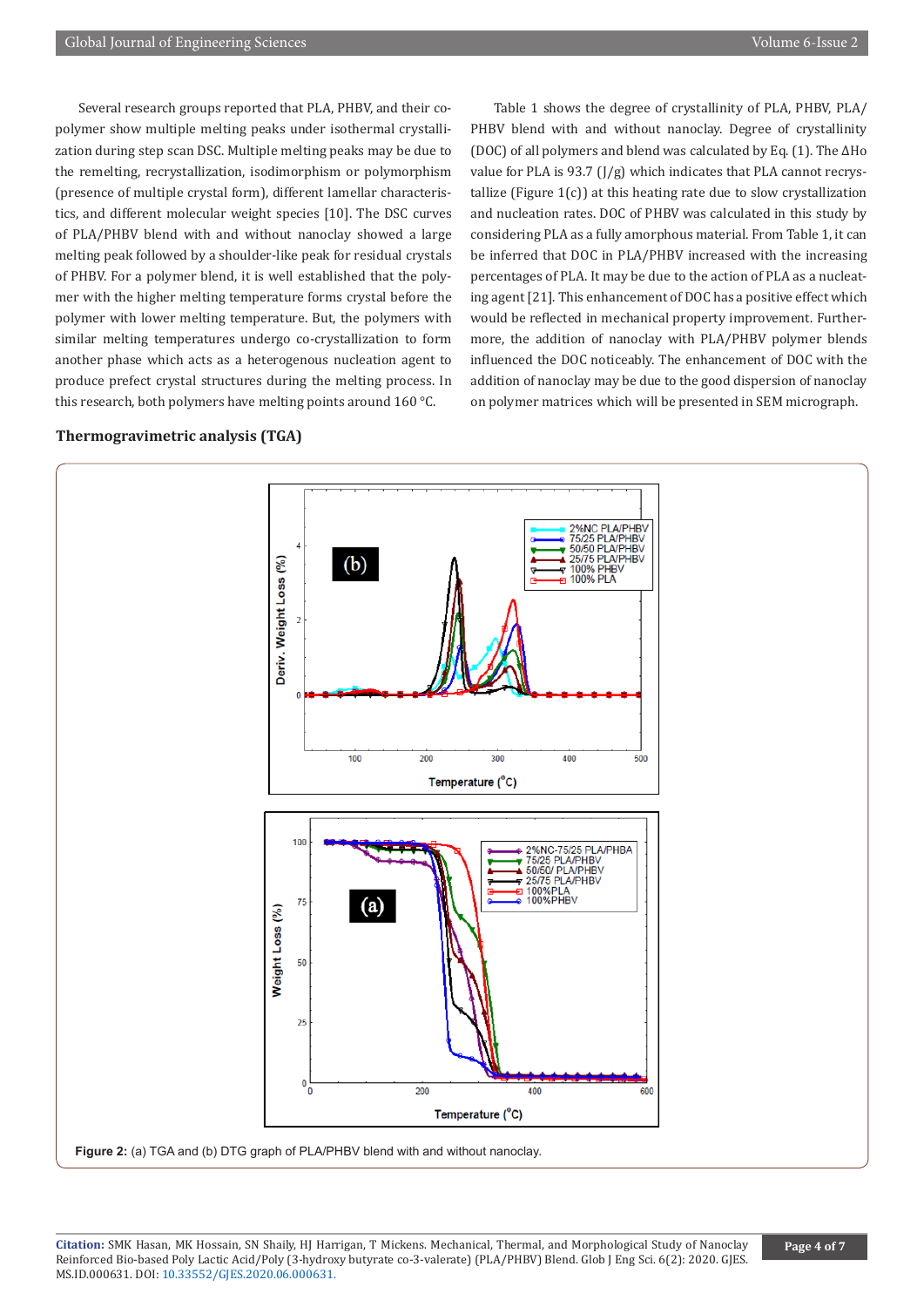| Name of the blend           | $T5\%$ (°C)        | $T50\%$ (°C)       | $Tp$ ( $C$ )       | <b>Residue Content (%)</b> |
|-----------------------------|--------------------|--------------------|--------------------|----------------------------|
| 100% PLA                    | $284.51 \pm 0.069$ | $325.45 \pm 0.97$  | 315.39±6.67        | $2.154 \pm 0.0975$         |
| 100% PHBV                   | 222.94±0.0871      | $236.05 \pm 1.17$  | 239.88±3.2265      | $2.049 \pm 0.1223$         |
| 25%PLA-75%PHBV              | 233.45±0.1167      | $244.51 \pm 4.92$  | 245.053±0.9576     | $2.20 \pm 0.113$           |
| 50%PLA-50%PHBV              | $234.58 \pm 0.156$ | 272.54±0.57        | 245.82±0.79674     | $2.40\pm0.695$             |
| 75%PLA-25%PHBV              | $240.16 \pm 0.77$  | 309.35±0.5467      | $249.36 \pm 1.40$  | $2.554 \pm 0.785$          |
| 75% PLA-25%PHBV+2% nanoclay | 235.45±0.089       | $301.675 \pm 1.23$ | $255.15 \pm 2.501$ | $9.872 \pm 0.094$          |

**Table 2:** TGA and DTG data of different weight ratios PLA/PHBV blend.

Figure 2 (a,b) represents the TGA and DTG curves of PLA/PHBV blend with three different compositions, including the optimized blend (75/25 wt.%) with 2 wt.% nanoclay based on DSC results. Thermogravimetric analysis was carried out under nitrogen atmosphere. From Figure 2 (a) it can be inferred that PLA and PHBV both showed single stage thermal degradation. But PLA started to degrade at 284.5 ºC, whereas PHBV degraded at 222.94 °C (Table 2). This slower degradation indicates higher thermal stability of PLA compared to PHBV. For any composition of PLA/PHBV blend, multistage thermal degradation was observed which can be attributed to the degradation of PHBV and PLA respectively. Multistage thermal degradation of all the blends were between PLA and PHBV which signifies the thermal stability of the blends was lower than PLA, but, higher than PHBV. DTG curves indicate the temperature at which maximum weight loss occurs [22]. From Figure 2(b), two sharp thermal degradation peaks were observed (Figure 2(b)) which can be attributed to the thermal degradation of PLA and PHBV components of the blend compared to the individual neat polymer. Maximum thermal degradation temperature of PLA component in the blend decreases with the increasing amount of PHBV, whereas, in the PHBV component, maximum thermal degradation temperature does not change, or the change was insignificant (Table 2). Furthermore, residue content of the blend increased with the increased weight percentage of PLA which represents more char formation at the end of the thermal degradation process. Therefore, 75/25 wt.% blend exhibits better fire-resistant behavior than the individual polymer. It was observed that the optimized polymer blend showed maximum residue content with the addition of 2 wt.% nanoclay.

It may be due to the formation of thermal barriers formed by the nanoclay that restricts heat transfer to the matrices [9].

#### **Tensile testing**

Tensile tests on PLA, PHBV, as well as PLA/PHBV blend were conducted according to ASTM D882-02. All data has been reported by considering averages of at least five to six tests. From the tensile test results, it is apparent that mechanical properties of PLA based on elastic modulus, tensile strength, and elongation at break were better than PHBV whereas PLA/PHBV blends exhibited mechanical properties higher than PHBV but lower or close to PLA (Table 3). Mechanical properties of PLA/PHBV blend decreased with the increasing amount of PHBV. This decreasing trend can be attributed to the weak polymer interface of PLA and PHBV as well as bubble formation which eventually acts as a stress concentrator that leads to failure [20,23]. The optimal blend composition to achieve similar elastic modulus, tensile strength, and elongation at break of PLA was found to be 75/25 wt.%. For this combination of the blend, tensile strength was 12% lower than PLA but, 53% higher than PHBV. Alternatively, elongation at break, and elastic modulus enhanced around 101% and 70%, respectively compared to PHBV. It was observed that due to the nanoclay addition, mechanical properties of PLA/PHBV blend enhanced significantly. 2 wt.% nanoclay improved tensile strength, elastic modulus, as well as elongation at break by 92%, 90% and 168%, respectively compared to the PHBV. This may be due to the good dispersion of nanoclay into the matrices which will be reflected in SEM micrograph.

| <b>Table 3:</b> Tensile test data of PLA/PHBV blend with and without nanoclay. |  |
|--------------------------------------------------------------------------------|--|
|                                                                                |  |

| Compositions PLA/PHBV/Nano-clay (% wt) | <b>Elastic Modulus (MPa)</b> | <b>Tensile Strength (MPa)</b> | <b>Elongation at Break (%)</b> |
|----------------------------------------|------------------------------|-------------------------------|--------------------------------|
| 100/0/0                                | $449.2 \pm 10.5$             | $29.20 \pm 2.0$               | $17.6 \pm 0.3$                 |
| 0/100/0                                | $274.3 \pm 13.1$             | $16.79 \pm 1.2$               | $5.38 \pm 0.2$                 |
| 25/75/0                                | $312.2 \pm 5.1$              | $17.86 \pm 1.7$               | $5.25 \pm 0.3$                 |
| 50/50/0                                | $450.4 \pm 10.8$             | $23.35 \pm 1.1$               | $6.71 \pm 0.2$                 |
| 75/25/0                                | $463.7 \pm 7.3$              | $25.73 \pm 0.5$               | $10.80 \pm 0.1$                |
| 75/25/1                                | $520.8 \pm 8.7$              | $27.67 \pm 1.3$               | $12.52 \pm 0.4$                |
| 75/25/2                                | $688.3 \pm 4.5$              | $32.32 \pm 2.5$               | $14.40 \pm 0.3$                |
| 75/25/3                                | $360.8 \pm 11.6$             | $16.5 \pm 0.8$                | $8.30 \pm 0.2$                 |

#### **Morphological study**

Figure 4 (a,b) represent the SEM micrographs of 75/25 wt.% PLA/PHBV blend without and with 2 wt.% nanoclay, respectively. While nanoclay and polymer matrix interaction is pertinent in improving material properties, chemical interactions were not an area of interest in this study; and therefore, only physical interactions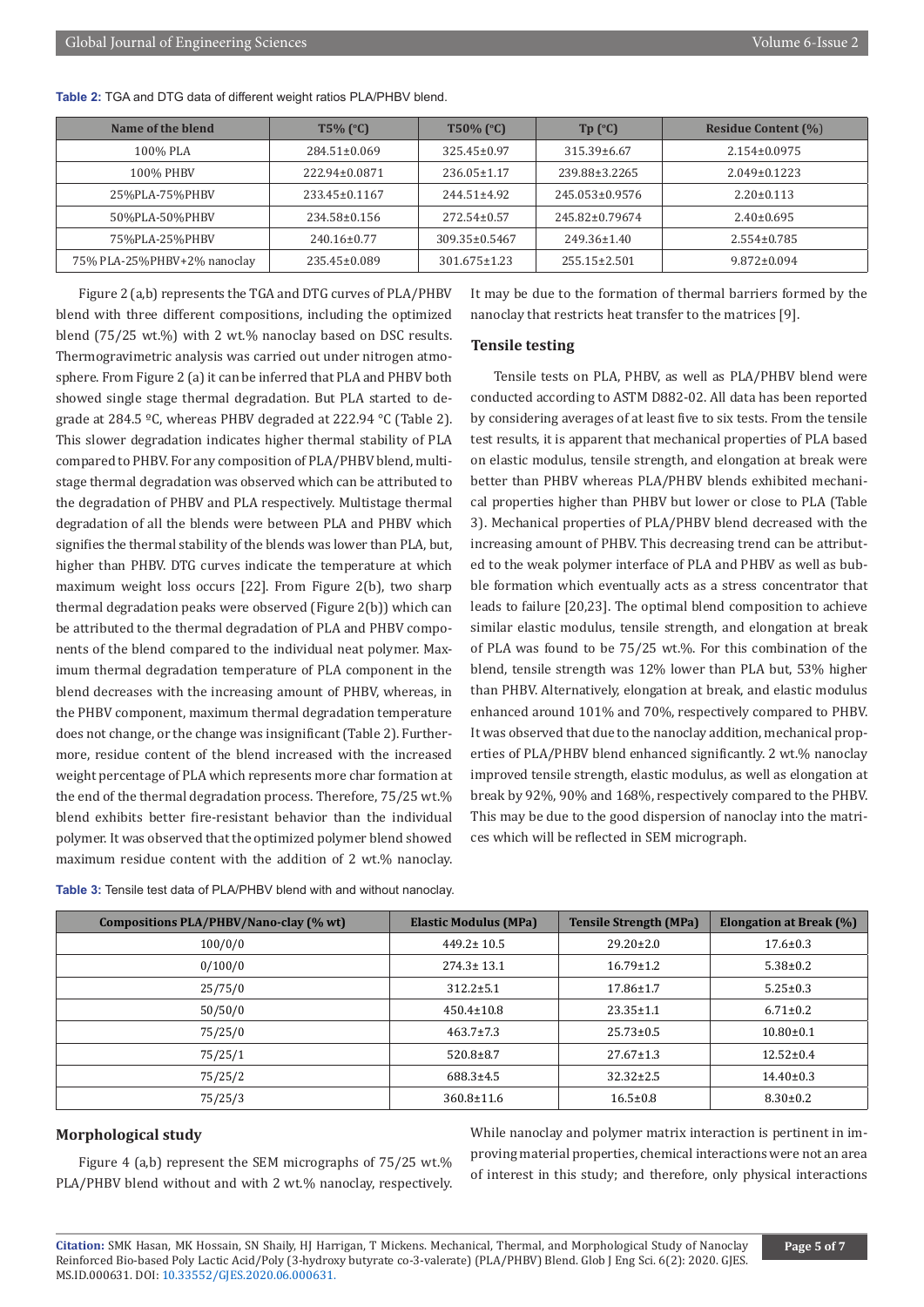were considered here. From Figure 4(b) it can be inferred that the small white particles (denoted by the red circle) are nanoclay which is well dispersed throughout the polymer blend. No visible agglomeration is observed after the addition of 2 wt.% nanoclay. Also, thermodynamically polymer blends are immiscible, so, it is expected to observe the multiphase morphology in SEM micrograph. From Figure 4(b), PLA and PHBV phase can be identified clearly. The darker

rough surface indicates PLA phase whereas smooth gray surface indicates PHBV phase. Nanoclay can be dispersed or embedded into either phase based on molar mass, as well as crystallinity. In this study, it has been observed that PLA shows amorphous nature (Figure1 (a,c)). Therefore, nanoclay may be diffused more into PLA matrix which is visible (presence of white particle).







# **Conclusion**

The results showed that the tensile strength of PLA thin film and PHBV film was found to be 29.20 MPa and 16.79 MPa, respectively. Hence, PLA has better mechanical properties than PHBV. On the other hand, thermal properties of PHBV thin film was found to be better than that of PLA. To optimize both mechanical and thermal properties of PLA and PHBV hybrid biopolymer blend, various combinations including 25/75, 50/50 and 75/25 wt.% a hybrid biopolymer blend were prepared. Among them, PLA/PHBV (75/25 wt.%) with 2 wt.% nanoclay resulted in the best outcome. The tensile strength, elongation at break, and elastic modulus of this optimized polymer blend were 25.73 MPa, 10.8, and 463.7 MPa which are 53%, 101%, as well as 70%, respectively, higher than PHBV. From thermal analysis, two melting temperatures were observed in all the PLA/PHBV blend which represents solution immiscibility and melting of two polymer phases respectively. It had also been observed that the addition of nanoclay enhanced tensile properties as well as thermal stability up to 2 wt.%. SEM micrographs showed rough surface and good dispersion of nanoclay throughout the polymer phases.

#### **Acknowledgement**

None.